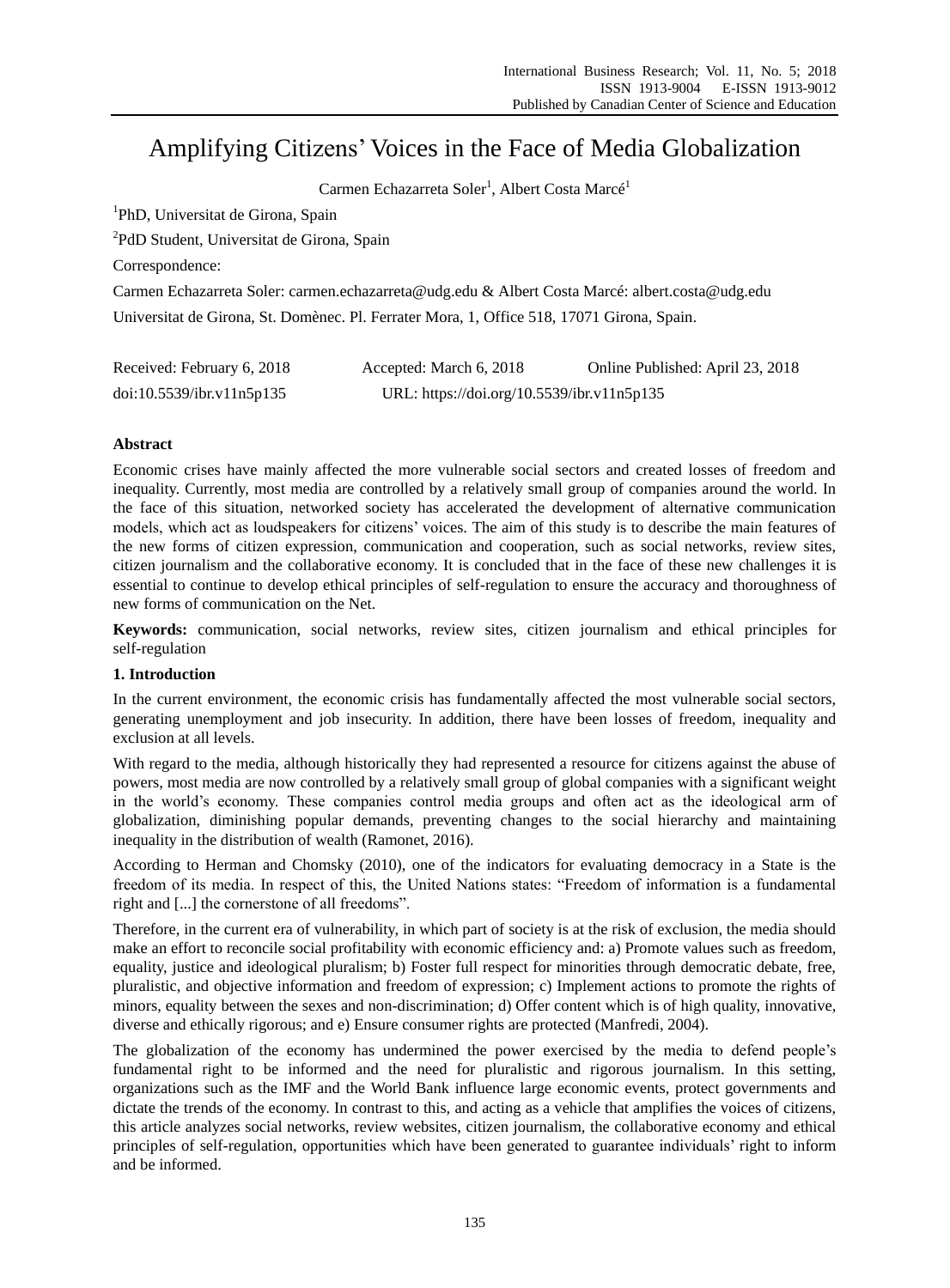#### **2. Method**

#### *2.1 Social Networks. Citizens' Voices Go Viral*

The exponential growth in social networks has set alarm bells ringing in the traditional media and they have come to be considered the main sources of entertainment and information, able to incorporate elements, resources and characteristics of the traditional media alongside new elements such as interactivity, videogames, audiovisual content and virtual reality, as well as offering an economically more austere cost model. According to Campos (2008), although the traditional media have the advantage of being more information- than entertainment-oriented, it requires an effort for them to regenerate themselves in the current media landscape.

In April 2016, Facebook had 1,650 million active users worldwide, of whom 934 million entered Facebook on a daily basis; 22 million were based in Spain. In July of the same year, Twitter had 310 million active monthly users, of whom 1.5 million were Spanish. According to García-Galera, Del Hoyo-Hurtado, and Fernández-Muñoz (2014) social networks are increasingly used to actively claim a space for citizens" voices.

In Spain, a profound transformation is taking place whereby journalism and the traditional media are moving progressively towards some Spanish cybermedia on social networks such as Facebook to locate and develop new journalistic products. However, results show that the majority do not take advantage of the Net to encourage participation, leading to the conclusion that spaces and resources are not optimized (Vivo, 2010).

Recent studies suggest that more than 95% of British university students think Facebook is more useful for socializing and talking with friends about work than actually doing work. They also believe that it is not a network used for purposes related to formal education, although it is sometimes used informally for the purpose of learning (Madge, Meek, Wellens, & Hooley, 2009).

Given their enormous influence, companies are now being forced to integrate social networks into their communication and marketing strategies. We analyzed Facebook and Twitter use by the three main commercial brands in 15 different sectors in Spain in order to offer an overview of and analyze the activity of those accounts most sensitive to criticism and identify and assess the communication strategy implemented by their respective managers. After analyzing 5,433 tweets and 3,000 posts, we were able to verify the companies" massive presence on social networks as well as companies" increasingly widespread use of them to communicate with their customers (Dasilva, 2013).

The results of an investigation by Aced Toledano and Lalueza Bosch (2016) showed that, general speaking, there is no significant difference between the use of social media by American and Spanish companies. A statistically significant difference is observed in customer service via Twitter, which is more widespread among IBEX 35 than Fortune 500 companies. A further significant difference is that IBEX 35 companies publish more audiovisual content in blogs and receive twice as many likes on Facebook as Fortune 500 companies. In both cases, there is a strategic use of social media by professionals from both countries. In fact, according to the results of the investigations by Islas, Arribas, Piscitelli, Adaime, and Binder (2010), companies must make an effort to "Understand social networks as media environments" as it is observed that citizens make an exponential use of social networks to report business malpractice.

A recent study on Starbucks by Chua and Banerjee (2013a) exhaustively analyzed the chain"s communication in newspapers, magazines, articles, books and social networks, emphasizing the extent to which the latter means of on-line communication can help obtain more knowledge about customers so as to better manage their needs. The study concludes that, due to their interactivity characteristics, social networks are the best means of finding out more about consumers and managing the organization"s online reputation. Starbucks is redefining customer relations, going from being passive recipients to key active collaborators in the company"s innovation. Finally, the company also uses social networks to build customer loyalty.

#### *2.2 Review Websites. Users who Share Their Experience on the Net*

A study conducted by the ITB-Berlin (2014), which analyzed data from a survey of around a thousand Internet users who had reviewed 17 pages of comments, revealed that 96% of travelers consult review websites and 82% trust published opinions. Furthermore, 30% think that a high percentage of criticisms are false, while website managers stated that fake reviews make up between 1% and 5% of the total. To evaluate the authenticity of comments, users rated the content that seemed genuine, and statistically 70% stated that the establishment was as good as the comments indicated, while 20% described it as even better. In the same study, 1,500 questionnaires were administered to hotel managers. The results indicated that 94% thought review websites have a great influence on consumers when choosing accommodation, while 81% believed comments had a direct impact on the image of the hotel.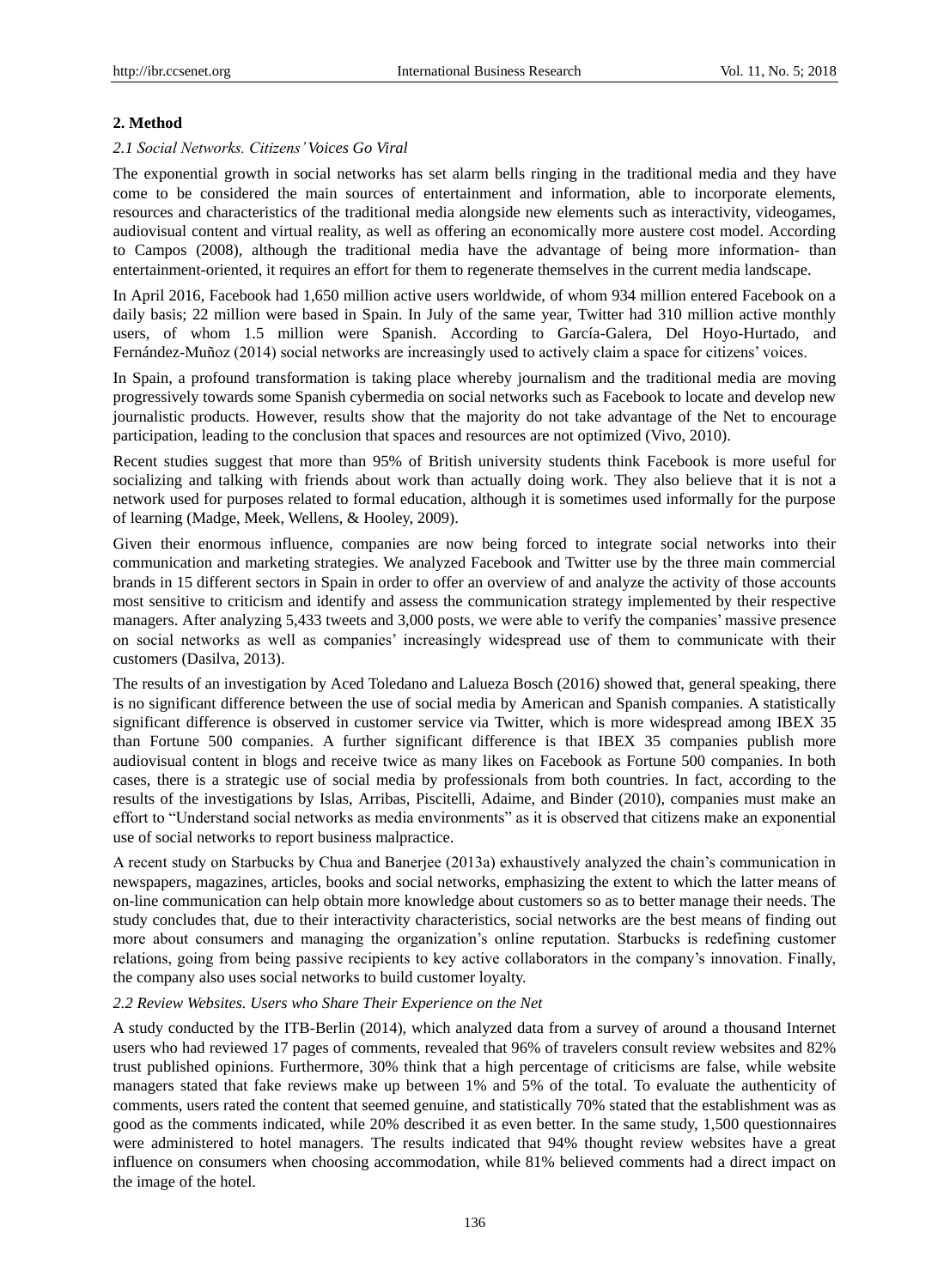With 350 million unique visitors per month and over 320 million reviews and comments, Tripadvisor was considered the largest travel website in the world in 2016. According to Horner and Swarbrooke (2016), the site has introduced a series of interesting developments that have made a significant contribution to the Net: An accreditation program for hotels and their environmental policies, called Green Leaders; A travel forum where travelers can pose questions and other travelers can post responses; Apps for smartphones and tablets that make it easier to consult information during a trip; A link to Facebook that makes it easy for our friends to see what content we have been reviewing on Tripadvisor; and its own awards for, among others, hotels, destinations, and tourist attractions.

In light of the growth in content generated on the Internet, research carried out by Chua and Banerjee (2013b) focused on analyzing the reliability of reviews appearing on TripAdvisor. The results suggested that such reviews could largely be considered reliable.

In contrast, according to C ánovas, Garc á, and Mar á-Dolores (2015), the reliability of the more than 170 million reviews published on the site is continuously questioned. Although TripAdvisor or Booking.com advise establishments to encourage customers to participate by giving their opinion, they explicitly prohibit anything being offered in return. The study detects a significant number of cases where draws are held, observing that these condition participants by biasing their responses towards positive scores.

Furthermore, a study carried out by Tuominen (2011) on 1,752 opinions of 77 hotels in 6 different cities concluded that there is a correlation between the average ratings awarded to hotels and the number of ratings obtained. It is suggested that previous opinions of other users influence subsequent ones. Although many consumers consult online reviews before booking trips, research on the impact of user ratings and comments on tourist accommodation is insufficient. The results showed a positive correlation between the performance of the hotels and the scores and reviews obtained. The research suggests the need to take into account and correctly manage reviews as well as the quality described and perceived through the scores awarded in them.

Among the many review websites in existence, Booking.com stands out. In July 2016, it operated in 224 countries and had 990,369 accommodation establishments worldwide and 98,780,000 verified reviews. A study by Sparks and Browning (2011) explored four factors considered to be key when influencing consumers" perception of truthfulness when assessing reviews of establishments on Booking.com, as well as the subsequent choices they make. An experimental design was used to investigate four independent variables: the aim of the comment or review (personal or professional); the overall balance of opinions (positive or negative); the formulation of opinions (whether negative or positive comments come first); and numerical score accompanying the text.

The results of the study indicated that consumers are more influenced by early negative information, especially when the overall set of comments is negative. However, positively framed information accompanied by numerical scores generates confidence in the consumer and influences intention to book. The results suggest that consumers tend to trust comments that are clearly worded and easy to process. Comments that focus on interpersonal customer service also generate high attributions of truthfulness.

After analyzing the results of the aforementioned studies, the authors concluded that more and more users trust opinions generated on the Net compared with other sources of information when deciding on their travel option (Sparks & Browning, 2011).

### *2.3 Citizen Journalism. A Social Loudspeaker for Complaints Managed by Users*

Processes such as digitization and the appearance of the Internet are the main factors that have revolutionized communication. The new formats present special and particular characteristics at narrative of discourse level. (Seisdedos et al., 2015).

Citizens have the fundamental right to receive information and express themselves. In the current media landscape, there is a certain information overload due to the sheer number of media outlets, and although it should be guaranteed that their content is of public interest and the information they disseminate is true, this is not always the case. The rights of citizens must be guaranteed as, despite the volume of messages they receive, they may be uninformed or receive contaminated information. It is necessary to guarantee the right ethical attitudes of communication professionals so that they work with the right goals in mind (Alonso González, 2015).

According to Bowman and Willis (2003), citizen journalism is considered to be that which takes an active role in the process of collecting, analyzing and disseminating information in the community, making contact with its needs.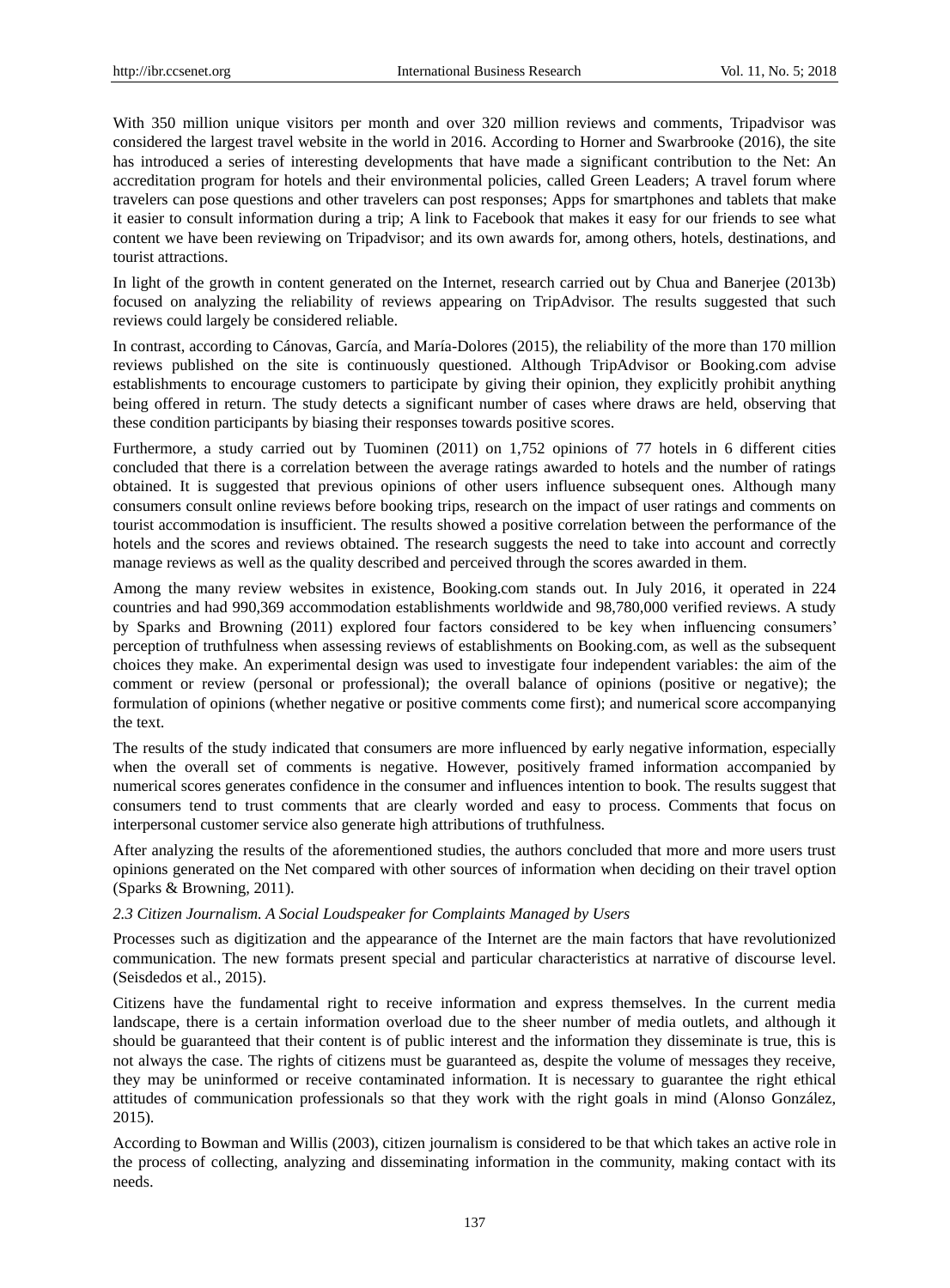The mass media should be the real power behind the voice of the people. In some authoritarian and dictatorial countries, however, the State uses the mass media to its own ends. In other countries, despite being democratic, there are also abuses and errors in the handling of information to ensure power is exercised through control.

In this context, public opinion, an indispensable element of political and social pluralism, has found a new means of expression in citizen journalism (Pavlik, 2005).

The birth of social networks and citizen journalism represents the emergence of a fifth power that allows citizens to denounce media control by the financial giants and ensure that the information that reaches us is at least contrasted and refuted. Receivers have become specialized and demanding issuers with a voice, who have the ability to choose and participate in a different way to that traditionally allowed them (Carballido, 2008).

Furthermore, faced with this new media landscape, the genres representative of quality journalism, such as reports, chronicles or analyses, are threatened due to their making production routines more expensive and slower, while readers increasingly want the greater speed, interactivity, emotionality, and hypertextual superficiality of online journalism (Parratt, 2012).

One of the ways to develop new journalistic products for the Internet is using different social networks as a platform for publishing the contents of citizen journalism. Furthermore, in this environment, formats such as blogs or video blogs have become widespread with content generated exclusively by users, including the magazine "Qué!", the first Spanish medium to be produced by its own readers (Ayerdi, 2005).

Sometimes it is also referred to as social journalism, when it assumes responsibility, reflection and a search for solutions in the social sphere. According to Merritt (1998), who coined the term, "the contemporary press needs to be able to transcend the limited mission of telling the news, to achieve a broader mission, to help public life function correctly and to act based on this imperative".

According to Meso (2005): "Citizen journalism is that which allows the active participation of social actors in all the processing of information of public interest. Therefore, its essential characteristics are forming public opinion through the creation of deliberative audiences and promoting citizen participation."

*2.4 Collaborative Economy. Disruptive Economic Models Based on Sharing over the Internet*

According to Hadad Hadad and Valdés Llanes (2010), economic and financial crises are increasingly more frequent, profound and global. At the same time, economic slowdowns have an acute impact on the disadvantaged classes. This situation accelerates the appearance of alternative economic models for the production and commercialization of goods. In this environment, the collaborative economy represents a significant change from the capitalist model, since it is founded on a market based around collaboration and the exchange of goods and services between individuals.

According to Rosa (2014), disruptive models, and especially technological ones, are generating significant changes in markets and interpersonal relationships. In addition, this author emphasizes that civic technologies generated via the collaborative model allow for a more in-depth understanding of citizen participation mechanisms that contribute solutions to common problems characteristic of governance. They provide a basis for the opportunities generated by movements such as free software, open source, common creative licenses or open data, and are characterized by their enormous potential growth, which has a significant economic, environmental and social impact. Platforms are created for: the rental of products between private individuals - cars, caravans, vans, boats and homes; booking office and warehouse space for work purposes; sharing taxis between individuals; formalizing loans between individuals; putting teachers and students in contact for online courses, etc.

Contrasting with the advantages of the collaborative model, Pascual (2015) analyzes "some of the innumerable and important legal problems posed by these systems, taking as an illustrative example one of the sectors that has generated the most controversy in this regard: that of the taxi". This means of transport has been shown to suffer from disproportionately limiting regulations compared to others, a variable that has probably accelerated the rise of the collaborative economy in this sector in a way that raises relevant legal dilemmas. Furthermore, there has been an emergence of social and business movements contrary to the development of collaborative economies, including taxi drivers against Uber, professional drivers against Blablacar and the hotel industry against Airbnb or HomeAway. The author points out the need to establish a specific legal system that contemplates optimal limitations for guaranteeing the security and quality of services rendered while at the same time protecting the legitimate development of other economic activities.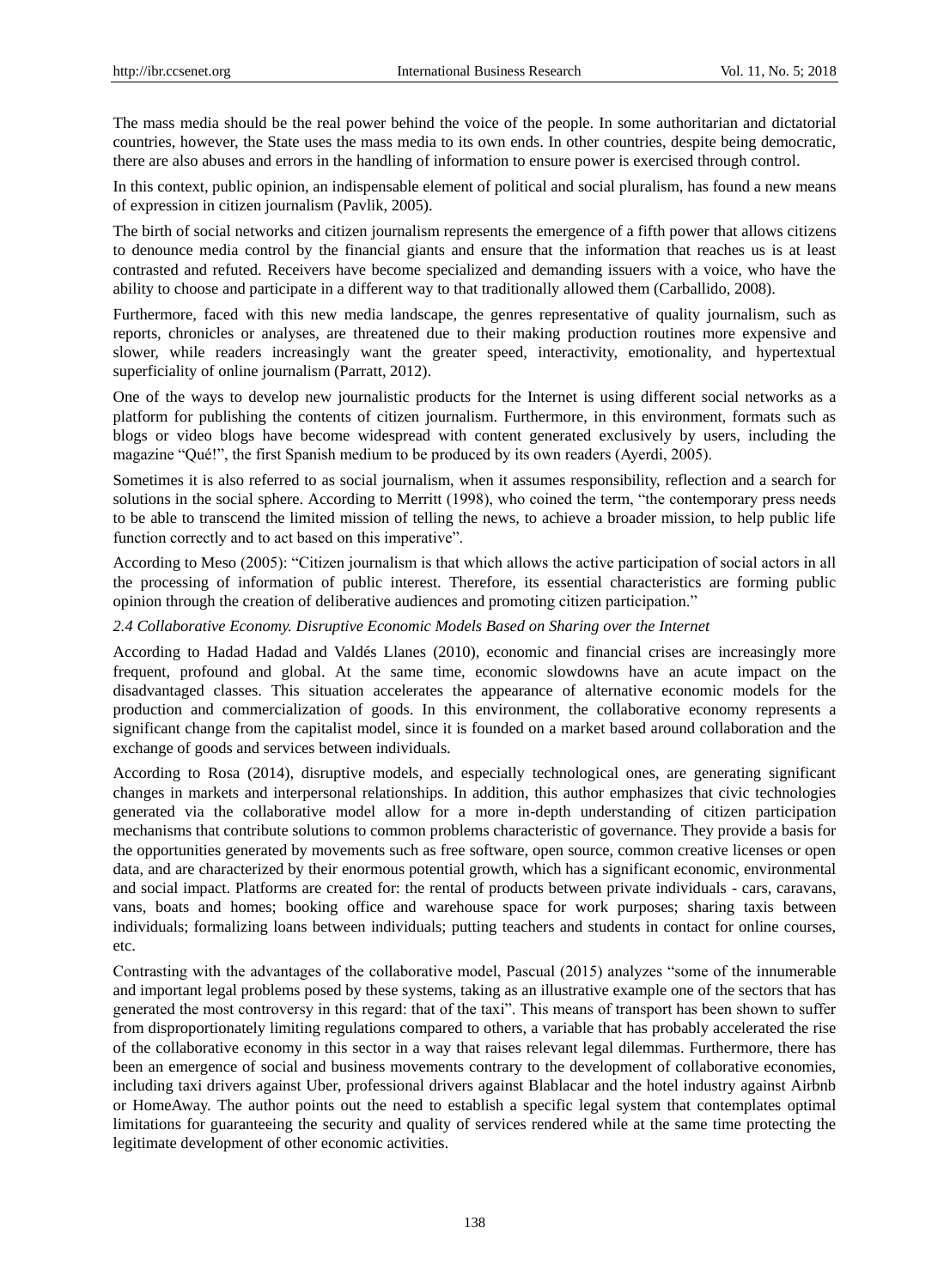### **3. Results**

#### *3.1 Ethical Principles. Self-regulation for New Formats and New Products*

The Internet poses a new scenario for communication, in which companies can choose from a wide range of digital devices to provide content to reach the user anywhere and at any time. The use, consumption and production of information have been transformed. In transmedia production, new guidelines for multi-platform regulation and multimedia recommendations are also required as consumers go to playing an active and key role in the design and architecture of new platforms. In these new communicative narratives, the public must act with ethical principles as they participate actively in the production and consumption of audiovisual content over the Net. It is important to educate new generations with the skills to differentiate reality from fiction (Jenkins, 2009).

In order to assess what society thinks about certain content broadcast in the media, a series of concepts such as audiences, critics, opinion polls, television viewers" associations and information and communication councils are used. Legal regulations are required that guarantee certain fundamental principles in any media and transmedia content broadcast (Van Dijk, 2016).

According to Kolbitsch and Maurer (2006), the information that is emitted or published on a medium must be truthful, rigorous, impartial, and respect human rights. It is necessary to act with responsibility and rigor when obtaining information in the case of information or opinions with content that may lead to discrimination, avoiding expressions or witnesses that may be offensive or harmful. A necessary but not sufficient condition for information to be more objective and fair is that it be complete, in the sense that it include all relevant points of view and also maintain a reasonable balance between all parties in the conflict, a fact that guarantees greater objectivity.

According to Kramers, Höjer, Lövehagen, and Wangel (2013), the principles of the deontological code of journalism are applicable to the new realities of communication. Therefore, information should be presented in accordance with regulatory mechanisms, respecting the principle of impartiality and neutrality. It must be narrated with precision and accuracy, in context and in depth. If there are contradictory sources on the issue, the different versions should be presented. Information needs to be contrasted in order to ensure it is not false or misleading. At the same time, it must be taken into account that certain aspects are emphasized depending on the chosen frame, shot, and camera movement in the recording, etc. Another aspect to take into account is the position of the camera with respect to the object. Equally, special care must be taken in selecting and arranging the image and sound, since editing and staging are a key phase in the development of the audiovisual product for it to be faithful, as a whole, to the truth.

In light of the deontological problems constantly posed in social media, self-regulation is necessary to guarantee that the principles of truth, freedom, justice and responsibility are observed. In line with this, a systematic study of cases published on social networks has revealed best practices and negative aspects to be improved. The data observed allow us to list a guide of 15 ethical principles to be used in the sphere of digital media (Bowen, 2013).

Furthermore, the use of audiovisual elements on social networks should give greater consistency to information, and in no case contribute to sensationalization per se. Obviously, the use of fictitious or archive images to exemplify or reconstruct facts must be made explicit.

The digital revolution has crossed the frontiers of traditional forms and genres of communication. In this environment, another important aspect when correctly presenting information is choosing the appropriate journalistic genre. According to Parratt (2012), in current times the traditionally used classificatory theory of journalistic genres "is insufficient to accommodate the enormous number of variants that continually appear as a result of the evolution of the journalistic profession, heading towards the proliferation of mixed genres and influenced by audiovisual media." While it is true that this classification must evolve and be completed in accordance with the times, it is no less true that classifying a publication as news, report, chronicle, commentary, criticism, etc. greatly facilitates its reception by the reader. It is important to continue developing ethical principles of self-regulation to be able to find one"s way on the Net.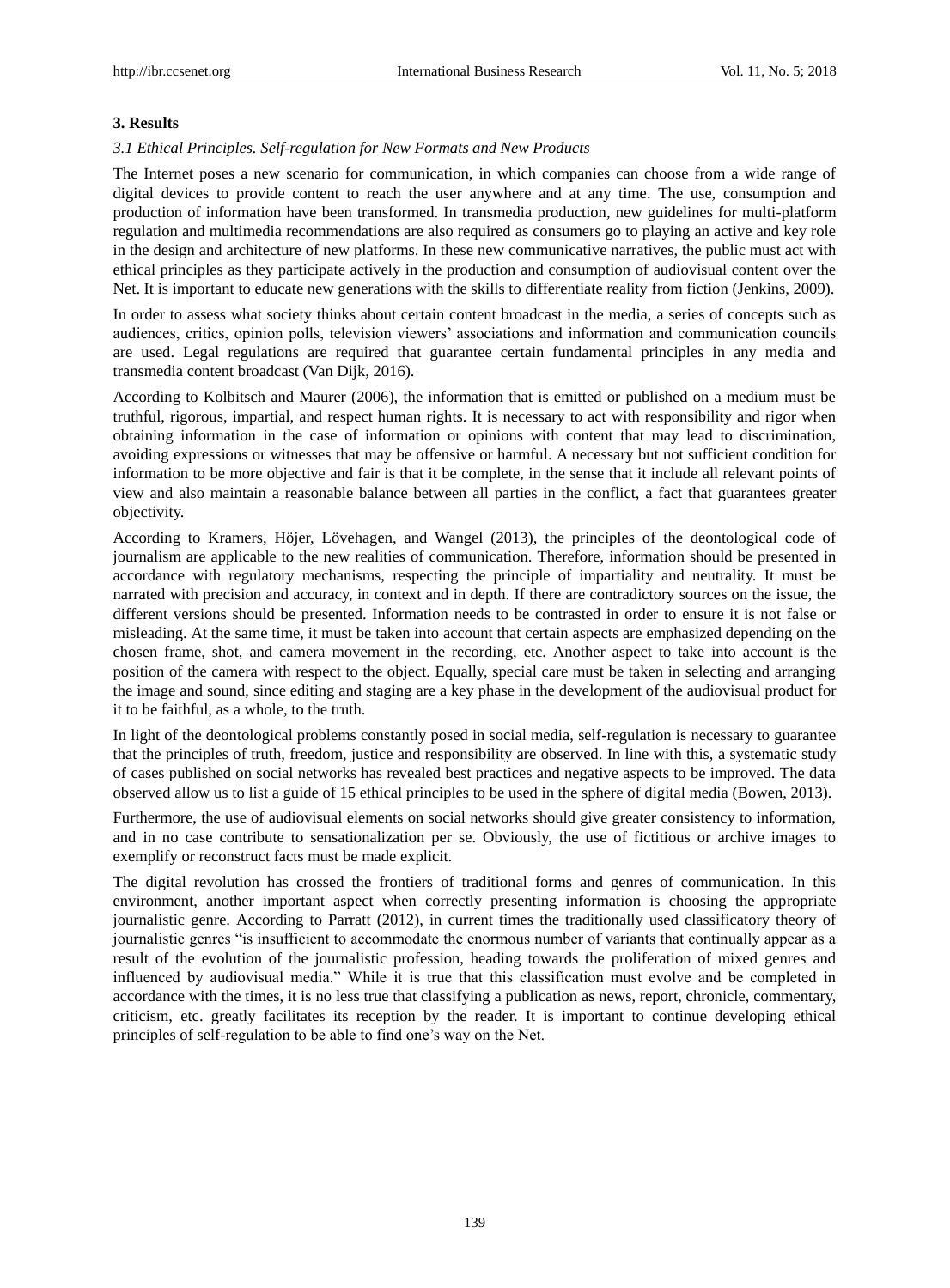## Table 1. 15 Ethical guidelines for social media use

| Adapted from Bowen (2013) |  |  |  |
|---------------------------|--|--|--|
|---------------------------|--|--|--|

| Guideline                     | Justification and application                                                   |
|-------------------------------|---------------------------------------------------------------------------------|
| #Analysis                     | Examine messages rationally from all points of view. How could it be            |
| Analyze the situation         | misinterpreted?                                                                 |
| #Good                         | Does your message help build connectivity, commitment, and community?           |
| Encourage the good            |                                                                                 |
| #Clarity                      | Special attention must be paid to stating the source of the information and     |
| Emphasize clarity             | sponsorship, if it exists.                                                      |
| #Consistency                  | Consistency allows audiences to better know and understand you, and you         |
| Consistency generates trust   | can identify their expectations.                                                |
| #Dignity                      | Ensure that the publication maintains dignity and respect towards the publics   |
| Maintain dignity and respect  | <i>involved.</i>                                                                |
| #Deceit                       | If the news item may be misleading, even if only possibly, simply do not        |
| Avoid deceit                  | publish it.                                                                     |
| #Identification               | Information and personal opinion should be clearly differentiated for           |
| Identify clearly              | publications representing an organization.                                      |
| #Intention                    | Did you take your decision only out of goodwill?                                |
| Examine intention             |                                                                                 |
| #Prudence                     | Consider fairness, justice and citizens' right to be informed.                  |
| Be fair and prudent           |                                                                                 |
| #Responsibility               | Is your publication fulfilling its responsibility to do what is right?          |
| Establish your responsibility |                                                                                 |
| #Revelation                   | Be transparent with the date the message was created and the date of the        |
| Reveal                        | events.                                                                         |
| #Reversibility                | How would you feel if you were at the receiving end of the message? Is it still |
| Is it reversible?             | ethical then?                                                                   |
| #Secret                       | These could be trade secrets or other secrets protected by law.                 |
| Avoid publishing secrets      |                                                                                 |
| #Transparency                 | Clearly identify who finances the publication.                                  |
| Be transparent                |                                                                                 |
| #Verification                 | Always remain credible, do not use rumors or speculation.                       |
| Verify sources and data       |                                                                                 |
| $\triangle$ Discussion        |                                                                                 |

#### **4. Discussion**

Our analysis of recent research in the current media landscape has shown that large financial groups exert an enormous influence on the media. Economic globalization has generated large media groups that subordinate the political power of states to the interests of the financial market.

To ensure that the media are plural, can freely emit content and are representative of modern democracy, the interventionism of the big financial giants must be prevented by introducing regulation and self-regulation mechanisms, which are the only guarantee to preserve transparency and defend open societies characterized by communication professionals that display ethical attitudes.

Information professionals are required to ensure the correct management of user generated content; professionals who act with professional rigor and are not swayed by economic criteria and interests related only to audiences.

Given this situation, in first place social networks have become a tool at the service of citizens in the face of media globalization; a counter-power to the large communication groups, and an opportunity for societies to express themselves and make themselves freely heard.

Secondly, in an environment dominated by global economic groups, review websites force companies to optimize their services and improve their relationship with the customer, placing customers" comments at the epicenter of this dynamic.

In third place, citizen journalism represents a fifth power for citizens that guarantees them the right to expression and to receive correct and truthful information, uncontaminated by economic interests.

Fourthly, the collaborative economy is a radical change with respect to the current economic model, since it places collaboration and exchange before possession thanks to the Net.

Therefore, faced with these new challenges, it is essential to continue developing ethical self-regulation principles to guarantee the veracity and rigor of new forms of communication.

At the same time, it is essential to create impartial, credible and independent bodies that help amplify the voice of citizens in the face of corporate and media globalization.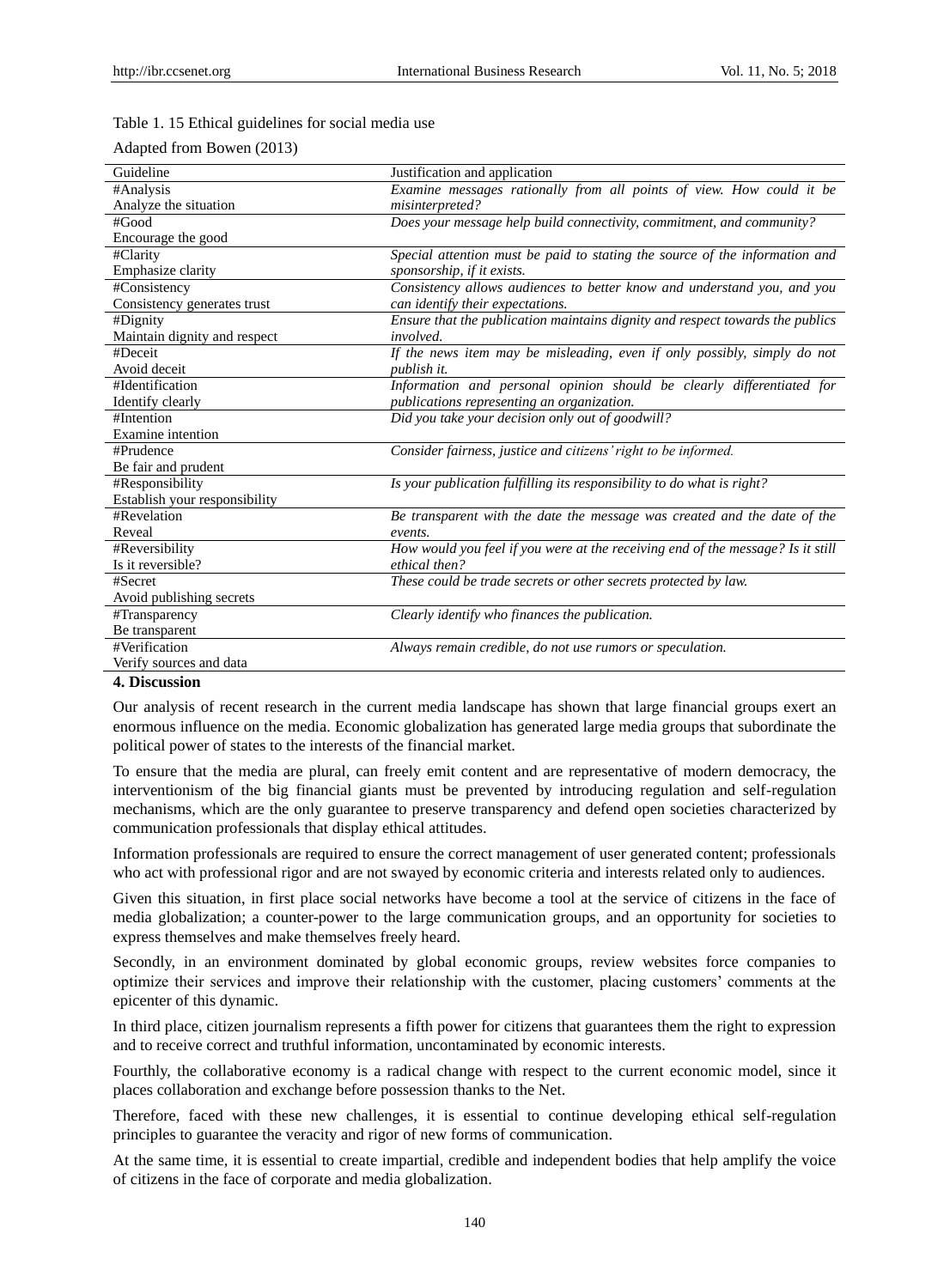Vusiness [from business, but with "V" for values] was born with this objective in mind. It is an observatory that promotes open, democratic, sustainable and inclusive companies that are to inspire the future. The observatory was created out of the Arpa research group (Audiovisual Screen Reception Analysis Group), which belongs to the University of Girona"s Philology and Communication Department. Vusiness represents a proposal for companies to move towards a new business ethics and policy.

This study is considered preliminary and has the aim of describing an approach to the revolution and opportunity the Internet represents for society in the face of economic globalization.

The results of this bibliographical review highlight the enormous challenge involved in continuing to move towards new integrative models capable of amplifying the voice of citizens in an ethically regulated way, particularly in an environment changing so rapidly due to the Internet.

The literature in the field of media globalization and new forms of communication in society via the Internet is undergoing significant growth due to it being an emerging field. Even so, descriptive and experimental studies capable of defining new forms of balanced and positive communication are required, to guarantee both the rights of societies to express their opinions and criticisms and of companies to fulfill their legitimate objectives.

In addition, it is important to generate informative and formative material to educate citizens on the principles of ethical self-regulation.

Last but not least, in line with the WAI (Web Accessibility Initiative), the media must make an effort to guarantee universal access to all websites for people with disabilities, to encourage their participation and guarantee a fully inclusive society.

The results and conclusions described in this preliminary review require thorough and interdisciplinary research.

## **References**

- Aced Toledano, C., & Lalueza Bosch, F. (2016). ¿ Qué contenidos publican las empresas en los medios sociales? Análisis crítico del discurso de las compañías del IBEX 35 y del Fortune 500 en blogs corporativos, Facebook y Twitter/What Content are Companies Publishing on Social Media? Critical Discours. *Revista Internacional de Relaciones Públicas, 6*(11), 135-154.
- Alonso González, M. (2015). Las redes sociales como canal de comunicación de las marcas de moda españolas. El caso de Zara, Mango y El Corte Inglés/Social networks as communication channels of Spanish fashion brands: Zara, Mango and El Corte Inglés. *index. comunicación, 5*(1), 77-105.
- Ayerdi, K. M. (2005). Periodismo ciudadano: voces paralelas a la profesión periodística. *Chasqui. Revista Latinoamericana de Comunicación, 90,* 4-13.
- Bowen, S. A. (2013). Using classic social media cases to distill ethical guidelines for digital engagement. *Journal of Mass Media Ethics, 28*(2), 119-133. https://doi.org/10.1080/08900523.2013.793523
- Bowman, S., & Willis, C. (2003). We media. *How audiences are shaping the future of news and information*.
- Campos, F. (2008). Las redes sociales trastocan los modelos de los medios de comunicación tradicionales.
- Cánovas, J. P. M., García, J. J. B., & María-Dolores, S. M. M. (2015). El mito de las opiniones manipuladas en Tripadvisor. *Papers de Turisme, 58,* 1-17.
- Carballido, J. R. S. (2008). Perspectivas de la información en Internet: ciberdemocracia, redes sociales y web semántica. *Zer: Revista de estudios de comunicación= Komunikazio ikasketen aldizkaria*, *25,* 61-81.
- Chua, A. Y., & Banerjee, S. (2013a). Customer knowledge management via social media: the case of Starbucks. *Journal of Knowledge Management, 17*(2), 237-249. https://doi.org/10.1108/13673271311315196
- Chua, A. Y., & Banerjee, S. (2013b). *Reliability of reviews on the Internet: The case of Tripadvisor.* Paper presented at the Proceedings of the World Congress on Engineering and Computer Science.
- Dasilva, J. P. (2013). Las empresas en Facebook y Twitter. Situación actual y estrategias comunicativas. https://doi.org/10.4185/RLCS-2013-996
- García-Galera, M., del Hoyo-Hurtado, M., & Fernández-Muñoz, C. (2014). Jóvenes comprometidos en la Red: el papel de las redes sociales en la participación social activa. *Comunicar: Revista Científica de Comunicación y Educación, 22*(43), 35-43. https://doi.org/10.3916/C43-2014-03
- Hadad Hadad, J. L., & Valdés Llanes, E. (2010). La protección social en salud como enfrentamiento a una crisis económica. *Revista Cubana de Salud Pública, 36*(3), 235-248. https://doi.org/10.1590/S0864-34662010000300008